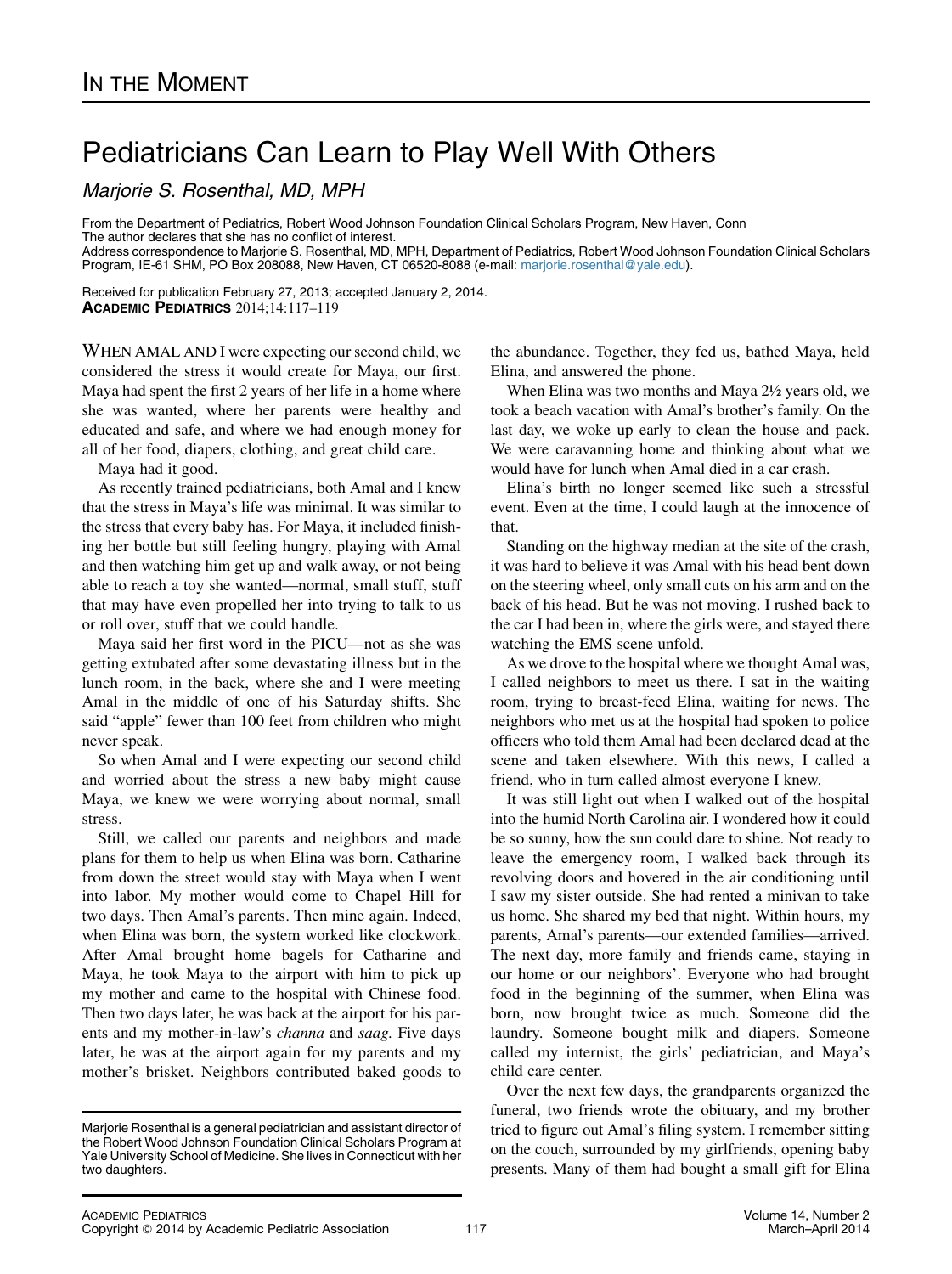when she was born but had not sent it; they had thrown it in a suitcase when packing for the funeral. Like many baby showers, this one included my sister handing me food and telling me I needed to eat for the sake of the baby. And like many baby showers, this one included discussions of future visits and meals. It was decided that once my parents and in-laws left, someone would fly in from out of town every weekend and stay with the girls and me. Someone local would pick up the visitor at the airport. There would be three groups of people who would organize among themselves to bring food over every other night my work friends, Amal's work friends, and neighbors. Spreadsheets were created.

The day after the funeral, a childhood friend came with me to take Maya back to the Chapel Hill Co-operative Preschool and Child Care Center. A month later, Elina started in their infant room. When we had found the co-op, Amal and I knew it was right for us—the director was committed to her staff's growth, the food stretched our toddler's palate in just the right way, the other families could not say enough good things, and Amal and the director did the same happy dance. After Amal died, a part of me wanted to keep the girls next to me at all times. But I knew, and was reminded by my pediatrician, that they needed to see far more than my tears, my anger, and my inability to get off the couch. They needed to sing and play. Every day I dropped Maya and Elina off, I left knowing they were being nurtured and inspired. Every day I came to pick them up—even before I checked in and found them happy—the teachers smiled and hugged me.

The death of a parent for a child is, in the language of today, an adverse childhood event. Not surprisingly, research has long shown that adverse childhood events are associated with poor adult health. What is new in this research is learning how repetitive or prolonged adverse childhood events can impair brain growth. This excessive or toxic stress can also increase the production of stress hormones and make one more reactive to later stressful events. Fortunately, the new research also describes how consistent, loving, nurturing relationships and as much certainty as possible can reduce the likelihood of toxic stress and its effects.

Amal and I had understood we were dealing with normal, small stress with Maya's impending sibling, but even then, we worked to minimize it.

With Amal's death, while I was trying to remember how to breathe, there were concentric circles of people—family, friends, and professionals—helping me figure out how to envelop my girls in love and certainty. Ten years later, I still need those concentric circles, and they are still there.

When I try to describe the lessons I have learned—and lived—about a stressful event to the pediatric residents I teach, I sound trite. It feels like asking someone to understand the simultaneous pain and joy of childbirth before they have experienced it themselves. Or it sounds worse than trite. Telling the residents I was so lucky to have hardworking friends who felt empowered to talk to professionals on my behalf doesn't sound like anything

I usually make the mistake of sliding into lecturing about toxic stress and the importance of teamwork to alleviate it. I describe what the pediatrician's role can be in reducing toxic stress for the children we care for who have witnessed violence or who have experienced child abuse, hunger, or the sudden absence of a parent. I explain that the first step is to identify who will play the role of the consistent, supportive caregiver for the child—usually a parent. I explain that the second step is identifying the biopsychosocial needs of the whole family and facilitating referrals, appointments, and—the really hard part communicating and collaborating with all those in the child's concentric circles, be they medical, educational, social, or personal.

It is at this point that many residents' eyes start to glaze over. They have been part of the medical system long enough to realize that physicians do not frequently collaborate outside their own circle. Yes, general pediatricians, hospital social workers, and subspecialists often work together. But most physicians do not routinely talk with after-school providers, gym teachers, school nurses, and others who are potential team members.

It is when I remember the power of stories that I think I am most effective in communicating about toxic stress and teamwork.

I tell the residents about a family child care provider I interviewed for a research project about child care pro-viders acting as lay health advisors.<sup>[2](#page-2-0)</sup> I interviewed the child care providers during the day, while they were working, and tried to schedule the interviews during nap time.

The day I drove to Amanda's house was gray and overcast. I parked in front of the brick home, opened the gate on the chain link fence, and walked up the two concrete stairs to a door with peeling brown paint. The third floor doorbell had a small handwritten sign announcing her family child care center. After she buzzed me in, I walked up three flights of dark, narrow stairs, noting the hand rails and linoleum lining the stairs but also the holes in the drywall. At the top of the stairs, Amanda stood alone in a room painted with shining suns and rainbows, full of books and toys neatly stacked. Four children were on their cots; one seemed to be sleeping, and the others were in various states of wiggledom. As we started the interview, one toddler ambled over and climbed into Amanda's lap. Amanda told me how she kept her charges healthy. They washed their hands, they ate fruit, and they jumped up and down inside when it was too cold for a walk. Amanda told me that once, with a child's mother and pediatrician, they had together diagnosed Kawasaki disease.

What makes this story important, I tell the residents, is not whether or not Amanda—without any medical training—helped make the diagnosis. What makes this story important is that every physician I tell it to is incredulous. They do not believe that a child care provider could have helped diagnose a child with Kawasaki disease—a difficult diagnosis even for experienced health care providers. Almost universally, both pediatric attendings and